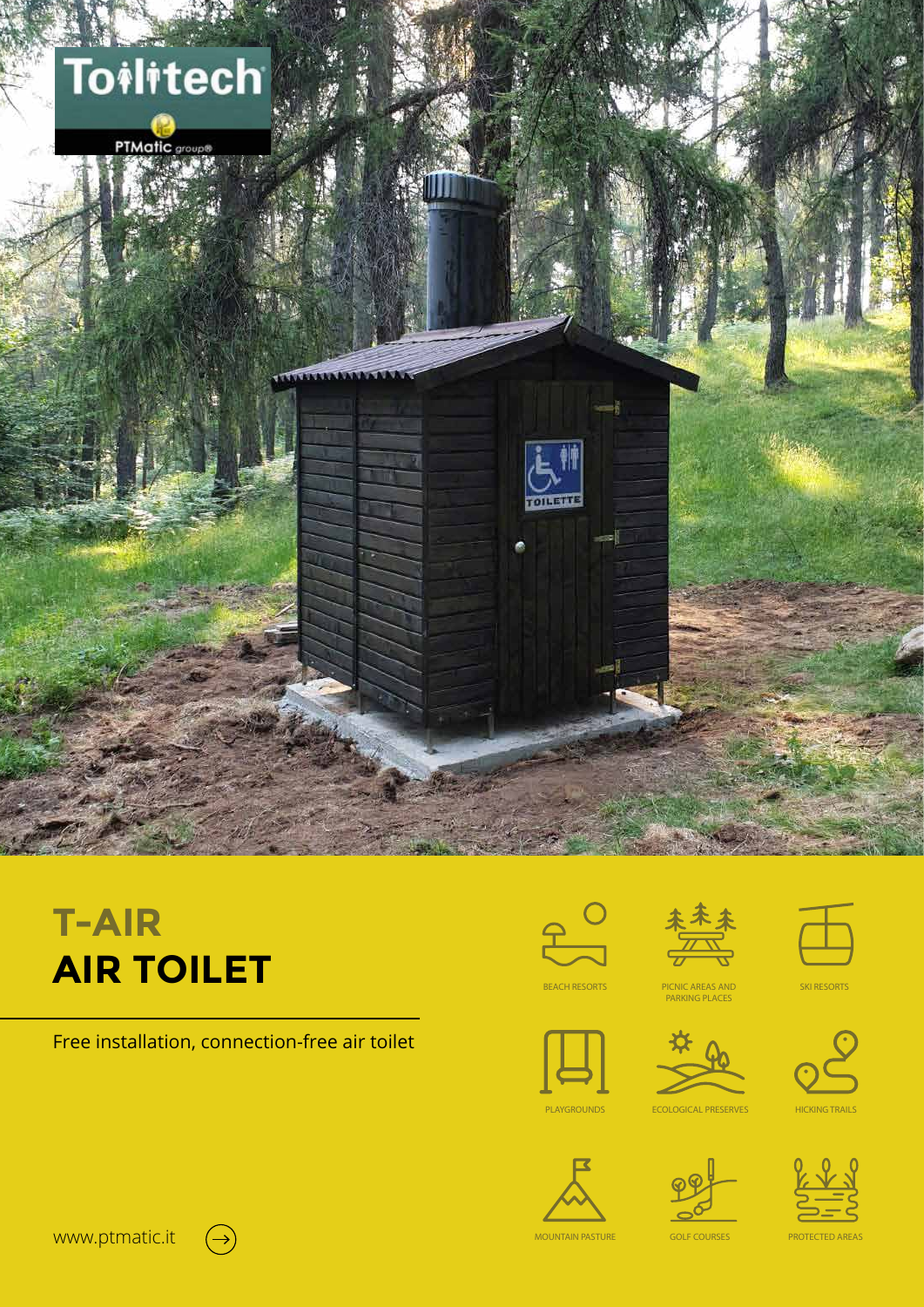### **T-AIR:** connection-free air toilet



### *T-Air is an air ecologic toilet for outdoor, conceived to collect and dispose of normal organic wastes.*

This technological solution does not require any connection to the sewage, electric and water system; it exploits the combined action of air and sun. The eco-friendly toilet T-Air is the ideal choice for all situations in which it is not possible to install a traditional toilet,

when the technical, environmental, or economic conditions do not allow installing a sewage, or connecting to water or electric supply network. Furthermore, thanks to the indoor size, TAir is accessible to disabled people on a wheelchair.

#### **MONTREAL:** modern style



*front view back view top view*





#### **BERNINA:** classic style



*external finishing detail of the technology interiors*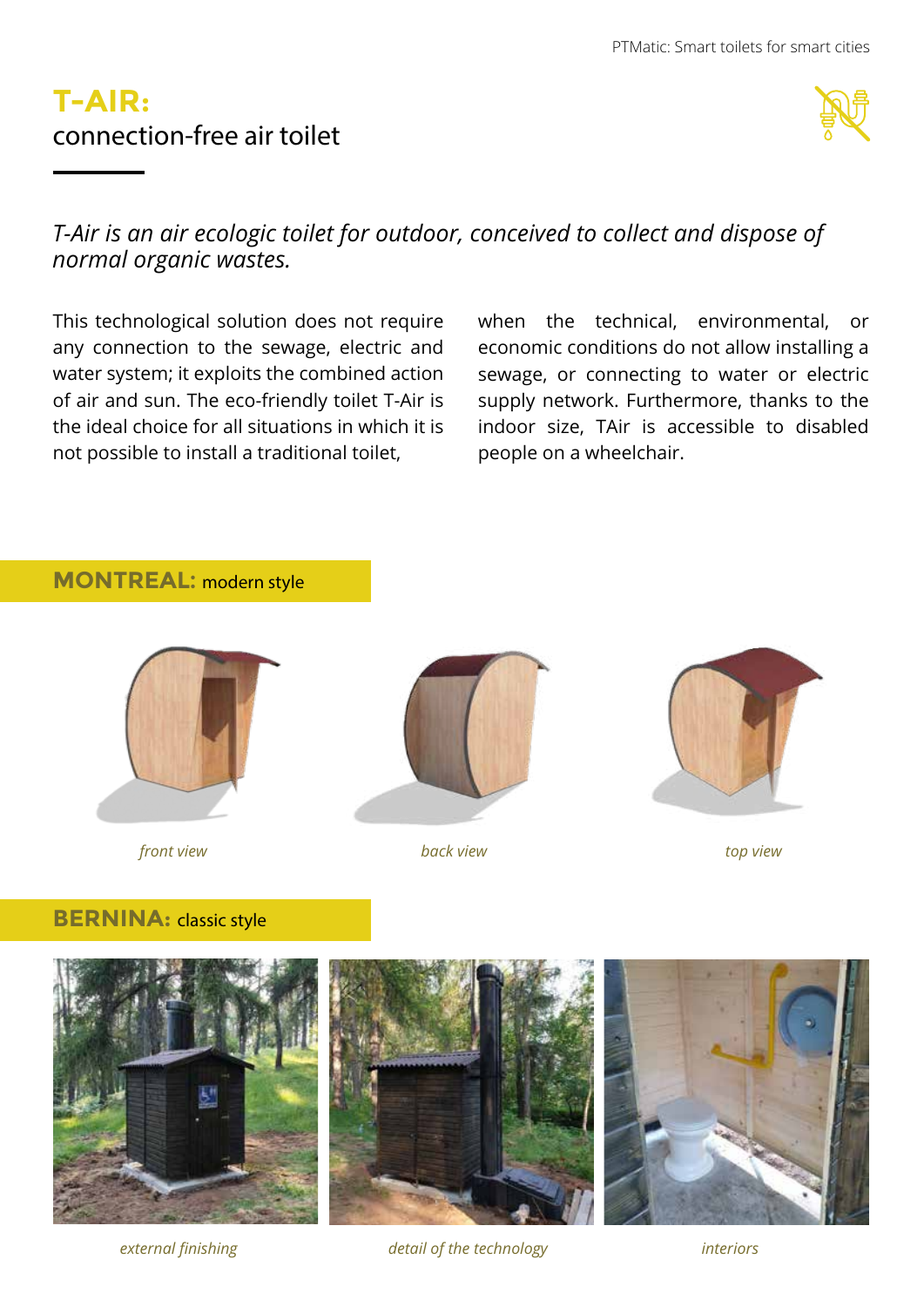# **T-AIR:** How it works



### *The function principle of the eco-air toilet occurs in a "dry" condition, that is without water.*

T-Air air circulation is composed by a polyethylene waterproof tank, to be buried under the external structure. This tank collects liquid and solid waste in separate sects; the liquid waste goes through an evaporation process while the solid waste is dried and undergoes a mineralization process. The continuous air flow dries the organic waste and fosters the evaporation of liquids.

It is based on the **exploitation of sun radiation and wind energy** in order to accelerate and enhance the evaporation and drying process of the organic materials collected into the tank.



*front view of the technology*

European patent requested n. EP 3514115 del 10.01.2019





*The 3-tank-system with powered ventilation Separation of liquid waste from solid*